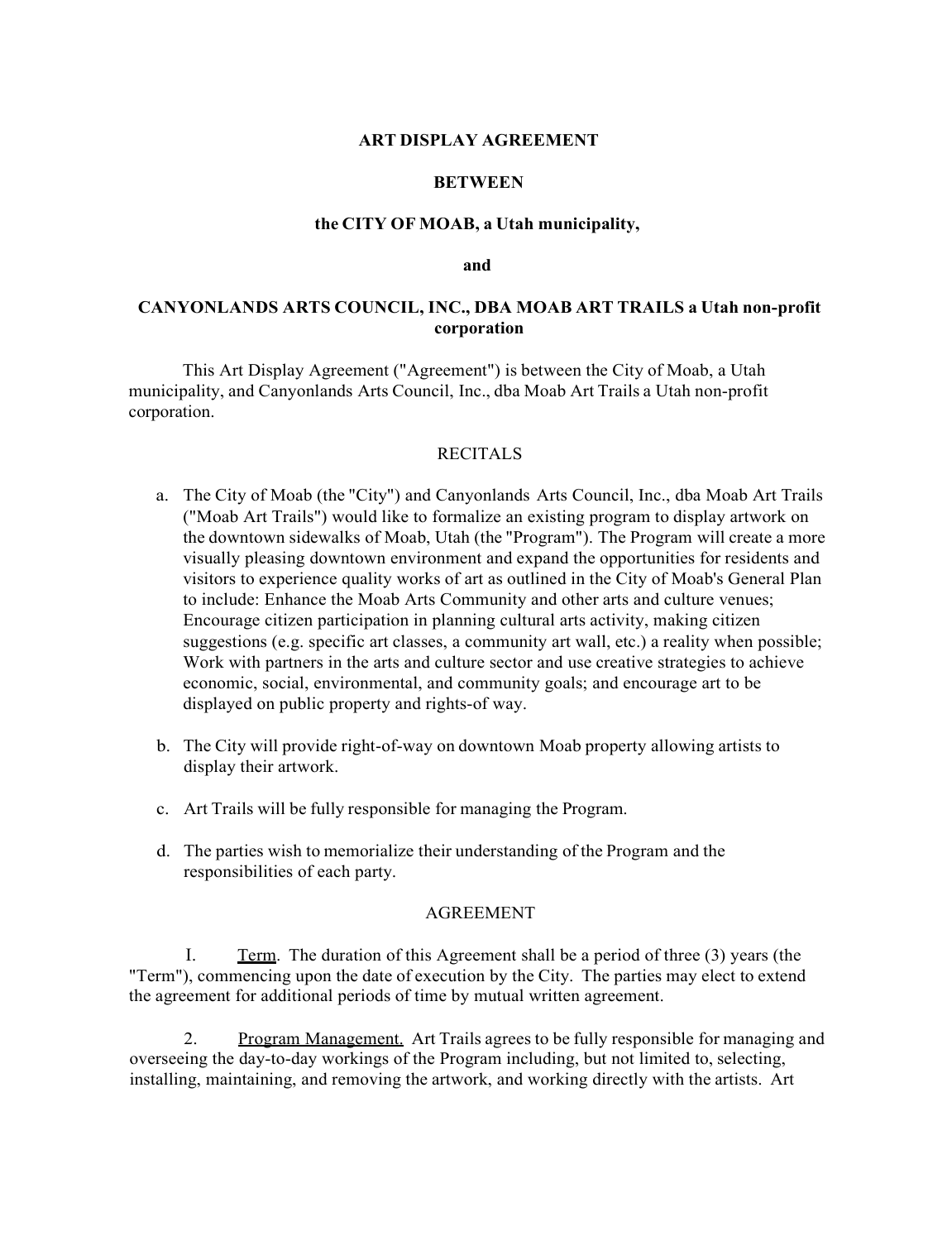Trails shall assure that all works exhibited under this Program are lawfully displayed by securing consent or authorization from the owners, authors, or creators of the original artworks, as applicable.

3. Right-of-Way. The City agrees to provide right-of-way on downtown Moab's sidewalks to allow the installation and display of the artwork for the Program. The locations for the displays shall be as mutually agreed by the parties and designated in writing signed by the designee of each party. Displays shall not be placed on the City's right-of-way prior to such designation in writing.

4. Notice Prior to Installation. Not less than fourteen (14) days prior to installation of each piece of artwork Art Trails shall provide written notice to the City including a description and picture of the artwork and which designated location as outlined herein paragraph 3 the piece of artwork will be located.

5. Installation and Maintenance. Art Trails shall be solely responsible for the installation and maintenance of the artwork and all other improvements which the artwork may need. The installation shall be completed in a workmanlike manner and without damage to adjacent improvements or utilities owned by the City or others. All sidewalks, curbs, paving, underground utilities, or other City improvements which may be disturbed as a result of installation or maintenance by Art Trails or the artists shall be restored by Art Trails to as good a condition or better as existed immediately prior to disturbance. The City may inspect the installation, and if the City believes the artwork was not installed or maintained in a workmanlike manner, the City may require that Art Trails reinstall, repair, or remove the work. The attached map of designated locations (Attachment A) may be amended from time to time as agreed to in advance by both parties. The City agrees to provide traffic control during installation and such assistance as the Public Works Director deems necessary to insure safety.

6. Indemnity. Art Trails agrees to indemnify, defend, and hold the City harmless from and against any loss, liability, judgment, claim or damages asserted by any third-parties and arising out of the any act, omission, breach of duty, or other conduct of Art Trails, its officers, directors, employees, or volunteers in connection with the Program.

7. Artist Waiver. Art Trails agrees all artists participating in the Program shall sign a waiver, in a form acceptable to the City, releasing the City from any and all claims or liability arising from the artists' display of artworks or participation in the Program. If Art Trails installs a display or piece of artwork without acquiring a signed waiver from the artist as indicated herein, Art Trails shall assume any and all claims or liability for that display until they acquire the waiver from the artist.

8. Insurance. The City agrees to schedule each piece of properly installed artwork, located on City property, on the City's property insurance policy to insure against losses due to extreme vandalism, theft or damage by motor vehicles. Art Trails agrees to either carry comprehensive general liability insurance for bodily injury, personal injury, and/or property damage, with a minimum limit of not less than one hundred thousand dollars (\$100,000) or to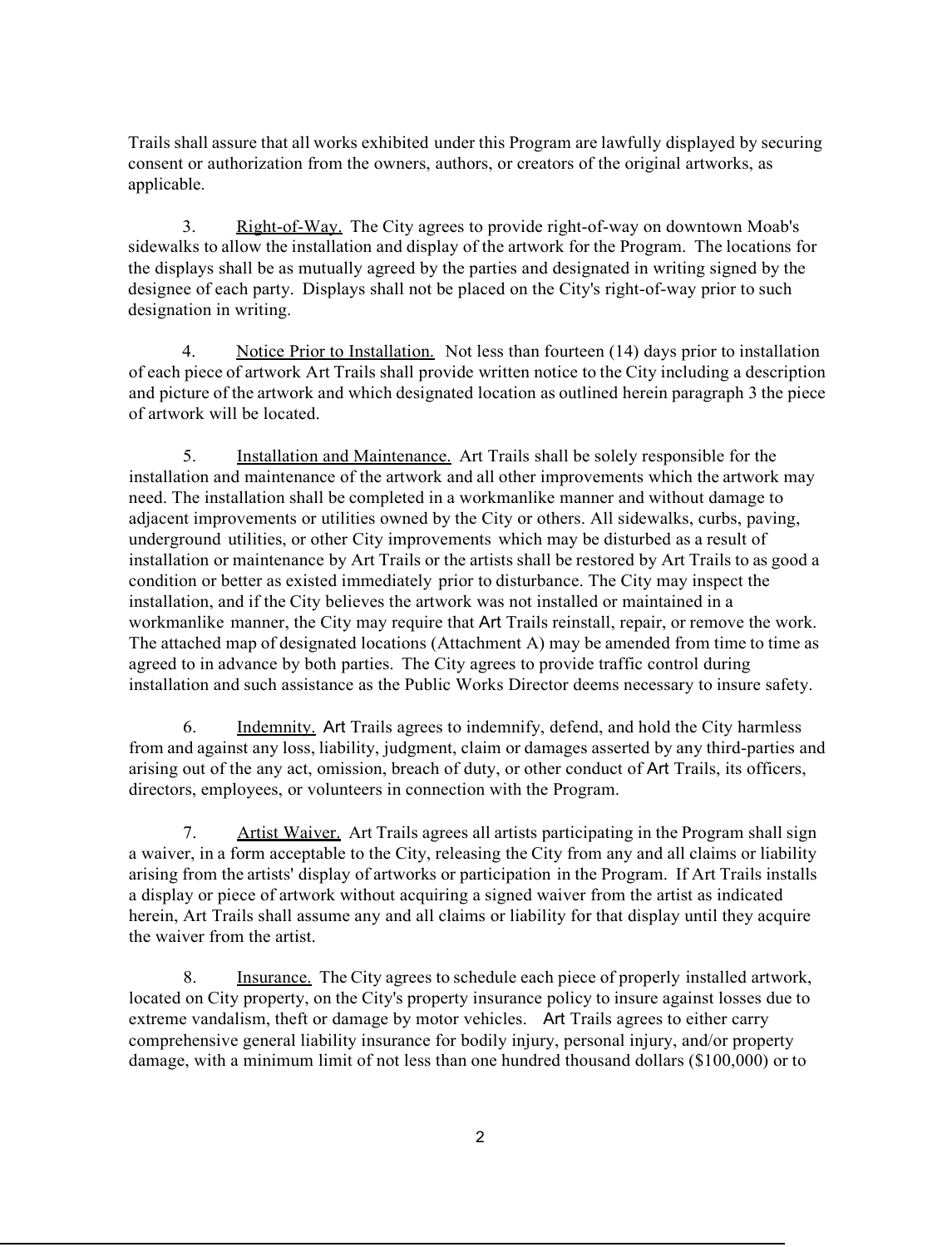execute an indemnity waiver for all representatives of Art Trails. Art Trails agrees to provide proof of insurance coverage or an indemnity waiver to the City promptly upon request.

9. Cash Contribution; Future Contributions. The City has budgeted to contribute ten thousand dollars (\$10,000) to Art Trails for operating support for the Program (\$2,500) and the purchase of artwork (\$7,500). This contribution to the Program is for the City of Moab's fiscal year ending June 30, 2023. Art Trails may apply for additional funding from the City for each fiscal funding year. Art Trails must follow all procedures designated by the City when requesting the funds from the City. The City will consider additional funding proposals each year, and may contribute additional financial support to the Program, but the amount, if any, is within the discretion of the City and subject to the City's budgetary restrictions. Future support for the Program is subject to appropriation by the City in its sole discretion.

I0. Termination. Either party may terminate this Agreement following a minimum of sixty (60) days written notice. Art Trails shall remove all artwork and installations at its expense no later than ninety (90) of any notice of termination's termination date.

11. Independent Contractors. Each party to this Agreement acts solely as an independent contractor, and nothing in this Agreement is intended to constitute a partnership, agency relationship, or joint venture between the parties.

I 2. Discrimination. The Program shall be open to all artists regardless of race, color, religion, gender, age, sexual orientation, marital status, or physical or mental disability.

13. Complete Agreement. This document is the sole and complete agreement between the parties and no additional or different oral representation, promise, or agreement shall be binding on any of the parties with respect to the subject matter of this instrument. Modifications to this Agreement must be in writing and duly executed by both parties.

14. Governing Law and Venue. This Agreement is governed by Utah law; the sole venue for any dispute arising from this Agreement shall be the courts of Grand County, Utah.

15. Authority. This Agreement is a valid and binding obligation executed after each party has obtained all requisite legal authority.

16. Immunity. Nothing in this Agreement shall constitute a waiver or release of any governmental immunity possessed by the City pursuant to the Utah Governmental Immunity Act, U.C.A. § 63G-7-I0I et seq., or any other applicable law.

17. Notice. Any notices shall be sent by first class mail, postage prepaid, or delivered by courier, to the addresses for the parties as specified below:

| City of Moab        | Moab Art Trails        |
|---------------------|------------------------|
| Attn: City Manager  | Attn: Christy Williams |
| 217 East Center St. | 375 S. Main, #236      |
| Moab, UT 84532      | Moab, UT 84532         |